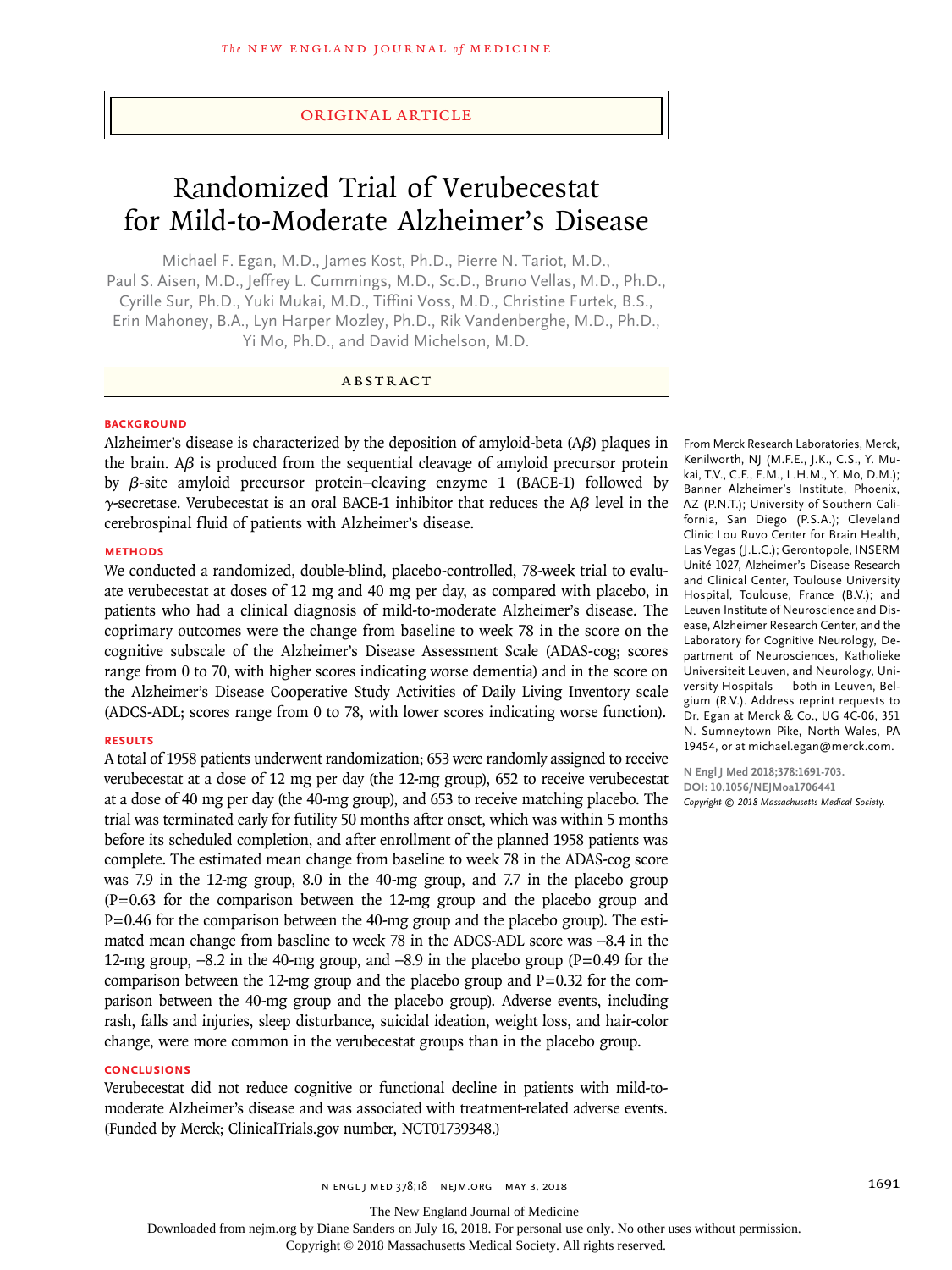LZHEIMER'S DISEASE IS CHARACTER-<br>ized by the deposition of amyloid-beta<br> $(A\beta)$  aggregates and neurofibrillary tan-<br>gles in the brain.<sup>1</sup> The amyloid cascade hypothized by the deposition of amyloid-beta (A $\beta$ ) aggregates and neurofibrillary tangles in the brain.<sup>1</sup> The amyloid cascade hypothesis proposes that  $\overrightarrow{AB}$  aggregates trigger the spreading of tau-related neurofibrillary tangles and subsequent neuronal degeneration.<sup>2</sup> A $\beta$  is produced when amyloid precursor protein (APP) is cleaved sequentially by  $\beta$ -site APP–cleaving enzyme 1 (BACE-1; also referred to as  $\beta$ -secretase) and  $\gamma$ -secretase.<sup>3</sup> Inhibition of BACE-1 is a potential therapeutic strategy for slowing the progression of Alzheimer's disease by reducing the production of Aβ. This approach differs from previous approaches in which monoclonal antibodies were used to clear Aβ from the brain; these earlier strategies showed a modest effect on measures of amyloid deposition, resulted in little or no clinical efficacy in patients with symptomatic Alzheimer's disease, and have been associated with amyloid-related imaging abnormalities.4-6 Other approaches to reducing amyloid burden, such as γ-secretase inhibitors or  $modulators<sub>1</sub><sup>7,8</sup>$  and active immunotherapy<sup>9</sup> have also been unsuccessful.

Verubecestat is an oral BACE-1 inhibitor that has been shown to reduce the Aβ level in the cerebrospinal fluid and brain of rodents and nonhuman primates by more than 90%<sup>10,11</sup> and in the cerebrospinal fluid of healthy people and of patients with Alzheimer's disease by more than 75%.<sup>11</sup> We conducted a randomized, placebocontrolled, phase 3 trial to determine whether verubecestat at a dose of 12 mg per day or 40 mg per day could slow disease progression in patients with mild-to-moderate Alzheimer's disease.

#### Methods

# **Patient Population**

Patients were eligible for enrollment in the trial if they were between 55 and 85 years of age and if they met standard research and clinical criteria for dementia that was probably due to Alzheimer's disease.<sup>12,13</sup> All the patients underwent appropriate medical and neurologic evaluations, including magnetic resonance imaging (MRI) (or computed tomography if MRI was contraindicated), to exclude patients who had alternative causes of dementia. Entry criteria included a score of 15 to 26 on the Mini–Mental State Examination (MMSE), which represented mild or moderate dementia (scores range from 0 to 30, with lower scores indicating poorer cognitive performance).<sup>14</sup> Patients could have been receiving an acetylcholinesterase inhibitor, memantine, or both, provided that they were receiving a stable dose for 3 months before screening. The diagnosis of Alzheimer's disease was confirmed by an independent expert who reviewed the investigator's written narrative of the patient's history, including pertinent laboratory data and baseline clinical measures.

#### **Trial Design**

The trial was conducted at 238 centers in 21 countries from November 2012 through April 2017. A list of investigators is provided in the Supplementary Appendix, available with the full text of this article at NEJM.org. The trial consisted of a randomized, double-blind, placebocontrolled, parallel-group, 78-week trial period (part 1), followed by an optional extension period with a total planned duration of up to 5 years (part 2). Part 1 was designed to include a phase 2 lead-in safety cohort component that was intended to transition to a phase 3 trial if satisfactory safety results were observed. In the phase 2 lead-in safety period, patients were randomly assigned to receive, once daily, one of three oral dose levels of verubecestat (12 mg, 40 mg, or 60 mg) or placebo. These dose levels were selected on the basis of data from phase 1 studies in humans that suggested that doses of 12 mg and 40 mg reduced levels of  $Aβ-40$  and  $Aβ-42$ , the major metabolites of BACE-1 cleavage of APP, in cerebrospinal fluid by  $60\%$  (12 mg) or 75% (40 mg).<sup>11</sup> The 60-mg dose level was included in the phase 2 lead-in safety cohort to explore the safety of this high dose and was prespecified to be dropped for the phase 3 component of the trial. All the assigned trial regimens were administered as identical-appearing tablets.

The first planned interim analysis, which was conducted 3 months after the randomization of 200 patients, informed the decision to progress to phase 3. The data from these first 200 patients were excluded from the primary efficacy and safety analyses. Randomization continued during the 3 months after the 200th patient was enrolled, during which time approximately 200 additional patients were randomly assigned to a trial group, including 53 patients who were assigned to receive a 60-mg dose of verubecestat

The New England Journal of Medicine

Downloaded from nejm.org by Diane Sanders on July 16, 2018. For personal use only. No other uses without permission.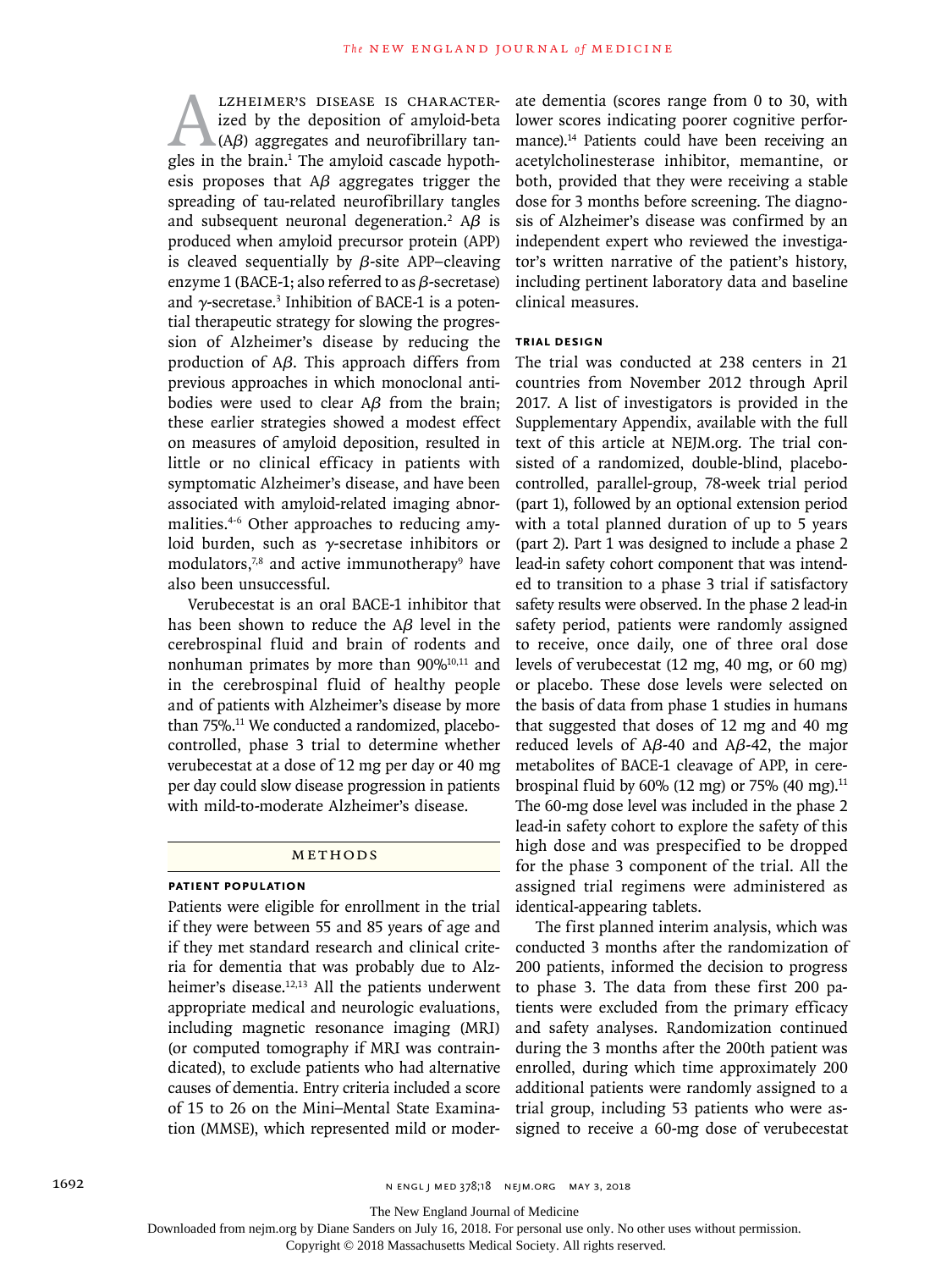and whose data were excluded from the primary analyses. The patients who had been assigned to receive the 60-mg dose were switched to the 40-mg dose for the remainder of the trial. Patients who completed the 78-week trial period could enter the extension period, in which patients in the placebo group were switched to the 40-mg dose while patients who had been receiving the 12-mg or the 40-mg dose continued to receive the same dose to which they had been assigned, with preserved masking of doses. The trial design is described in detail in the protocol, available at NEJM.org.

An interactive voice-response system randomly assigned patients according to a computer-generated assignment schedule. Randomization was stratified according to geographic region, baseline severity of disease (mild [MMSE score of 21 to 26] or moderate [MMSE score of 15 to 20]), and use of memantine or anticholinesteraseinhibiting medications.

We performed biomarker substudies to evaluate certain biomarkers in cerebrospinal fluid and to assess amyloid burden with the use of positron-emission tomography (PET). All the patients enrolled in the trial were eligible for participation in the substudy of biomarkers in cerebrospinal fluid (provided that the investigative site where the patient was enrolled was willing to participate in the substudy), but the assessment of amyloid burden (PET amyloid substudy) was conducted only at sites that were near a PET ligand production facility at the start of enrollment and were willing to participate in the substudy.

#### **Assessments**

Evaluation of clinical efficacy included assessment of cognition according to the 11-item cognitive subscale of the Alzheimer's Disease Assessment Scale (ADAS-cog; scores range from 0 to 70, with higher scores indicating worse dementia) $15$  and according to the MMSE, $14$  assessment of dementia according to the Clinical Dementia Rating Scale–Sum of Boxes (CDR-SB; scores range from 0 to 18, with higher scores indicating worse dementia), $16$  and assessment of daily function according to the 23-item version of the Alzheimer's Disease Cooperative Study Activities of Daily Living Inventory scale (ADCS-ADL; scores range from 0 to 78, with lower scores indicating worse function).<sup>17</sup> Sessions during which trial personnel performed the outcome assessments in patients were recorded, and a subset of these sessions underwent quality review by independent central experts, who provided feedback to the trial personnel for more than 15,000 interviews. Assessment of neuropsychiatric symptoms was performed with the use of the Neuropsychiatric Inventory (NPI; scores range from 1 to 144, with higher scores indicating more severe symptoms).<sup>18</sup>

Safety assessments included evaluation of adverse events, routine laboratory testing, electrocardiography, and physical examinations. Initially, routine MRI was performed to assess possible instances of amyloid-related imaging abnormalities, but the use of MRI was subsequently discontinued during the trial on the basis of regulatory feedback and feedback from the members of the data and safety monitoring committee, who indicated that it was no longer required. Comprehensive ophthalmologic and dermatologic examinations were also performed at baseline and at selected clinic visits as described in the protocol. Suicidality was assessed at every clinic visit with the use of the Columbia Suicide Severity Rating Scale, a six-question instrument that qualitatively rates the degree of suicidality.19

MRI structural measures of hippocampal volume were assessed by means of an automated segmentation method. The change in hippocampal volume was determined with the use of a tensor-based morphometry algorithm developed by Bioclinica. For the PET amyloid substudy, brain amyloid load was assessed by PET with the use of 18F-flutemetamol. A composite cortical index of amyloid burden was computed as the average of the regional standardized uptake value ratio in the following cortical areas, with a subcortical white-matter region used as the reference: frontal, temporal, and parietal lobes; the anterior and posterior cingulate cortex; and the precuneus.20 No partial volume correction was applied. For the substudy of biomarkers in cerebrospinal fluid, concentrations of total tau, phosphorylated tau, Aβ-40, Aβ-42, and sAPPβ were measured in a subgroup of patients.<sup>21</sup>

# **Oversight**

The trial was conducted in accordance with International Conference on Harmonisation Good Clinical Practice guidelines and was approved by the relevant institutional review boards. Written informed consent was provided by the patients

The New England Journal of Medicine

Downloaded from nejm.org by Diane Sanders on July 16, 2018. For personal use only. No other uses without permission.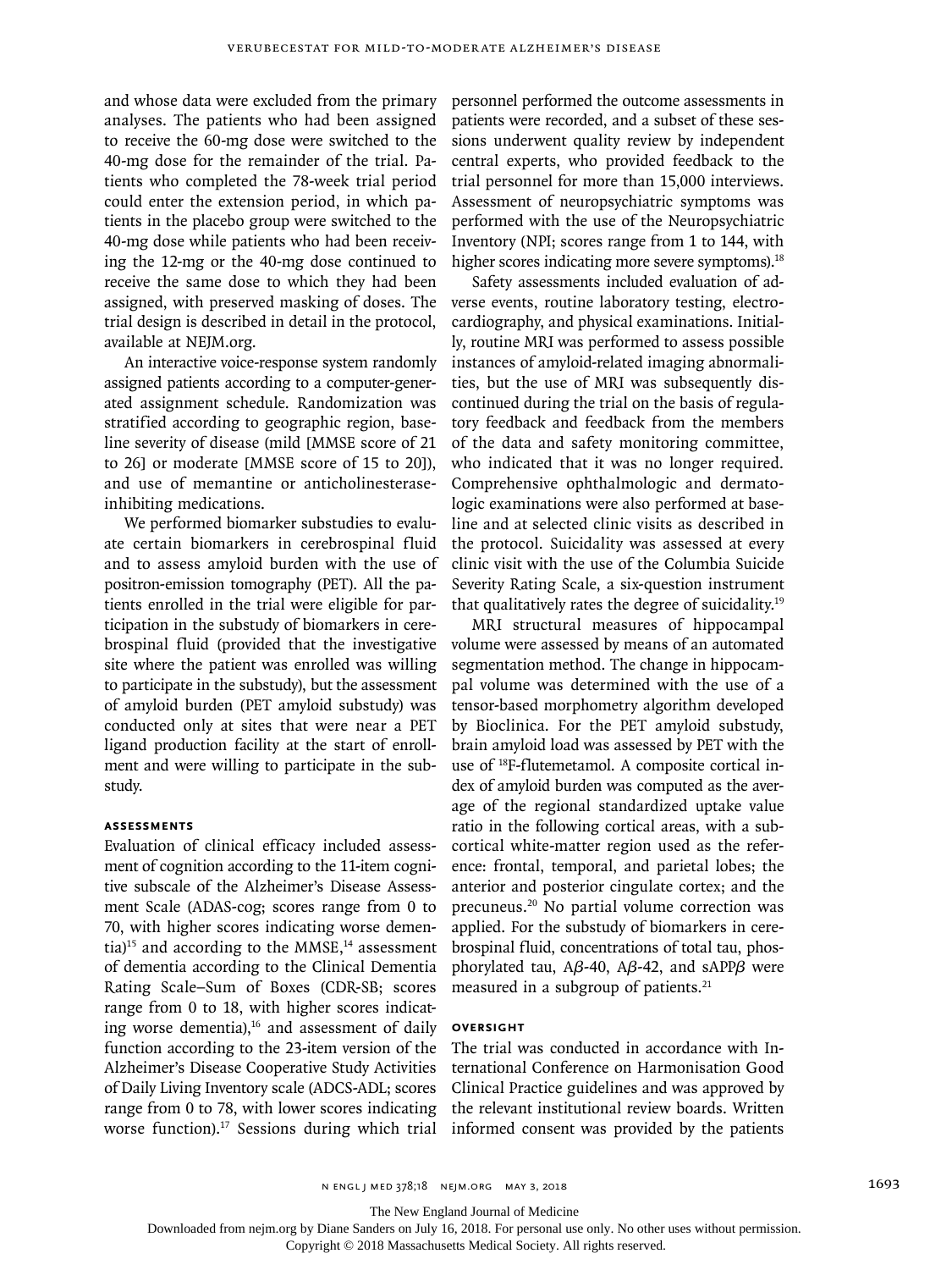or their legal representatives. The sponsor (Merck) designed the trial in consultation with the academic authors. Data were collected by the investigators, analyzed by the sponsor, and interpreted by all the authors. The first draft of the manuscript was prepared by a professional medical writer (employed by the sponsor) and the first author. All the authors approved subsequent drafts and agreed to submit the manuscript for publication. The authors had full access to the trial data and vouch for the accuracy and completeness of the data and for the fidelity of the trial to the protocol. The trial was governed by three committees as described in the protocol.

#### **Outcomes**

The coprimary efficacy outcomes were the change from baseline in the score on the ADAS-cog and the ADCS-ADL at week 78. The secondary outcomes were the change from baseline at week 78 in the CDR-SB score, the total hippocampal volume as assessed by MRI, the concentration of total tau in cerebrospinal fluid, the brain amyloid load as assessed by PET, the MMSE score, and the NPI score. Exploratory outcomes included the change from baseline in other cerebrospinal fluid measures.

#### **Statistical Analysis**

The efficacy analyses were performed in the primary population, which included all patients who underwent randomization except the first 200 patients enrolled in the study and the patients who were randomly assigned to receive the 60-mg dose of verubecestat. We performed the efficacy analyses in a subgroup of the primary population — the full-analysis set — using a modified intention-to-treat approach. The fullanalysis set included patients who received at least one dose of the trial regimen and who had both a baseline outcome measurement and at least one postrandomization outcome measurement that was obtained within a window of 6 weeks before to 6 weeks after a scheduled assessment visit. When individual subscores were missing, they may have been imputed (subject to restrictions) with the use of the last-observationcarried-forward method to enable the computation of a total score. No imputation was used for total scores. Sensitivity analyses that were planned to explore the results of the efficacy

not missing at random were not performed given the negative results of the trial.

We used a longitudinal analysis of covariance model to analyze changes in scores, with time considered to be a categorical variable. The model included adjustment for geographic region, trial-group assignment, sex, APOE4 genotype (carrier vs. noncarrier), baseline use of vitamin E (0 to 400 IU per day vs. >400 IU per day), baseline use of medication for Alzheimer's disease (use vs. no use), trial cohort (safety cohort [patients enrolled before the decision to progress to phase 3] vs. main cohort [patients enrolled after the decision to progress to phase 3]), and the interaction between time and trial-group assignment, with the baseline values of MMSE score and age included as continuous covariates. The baseline value of the dependent variable and the interaction between the baseline value and time were also included. The mean differences between the trial groups (each verubecestat dose group vs. placebo) in the changes from baseline to week 78, as well as the confidence intervals and two-sided P values, were estimated from this model. An unstructured covariance matrix was used to model the correlation among repeated measurements. A Bonferroni correction (which was applied to both dose levels of verubecestat) in conjunction with a closed sequential testing approach was used to control for the type 1 error rate, with testing of primary outcomes and then secondary outcomes, in the order described in the statistical plan in the protocol.

All patients in the primary population who received at least one dose of verubecestat or placebo were included in the safety analyses. Prespecified adverse events of interest included amyloid-related imaging abnormalities of microhemorrhage, superficial siderosis, or macrohemorrhage and amyloid-related imaging abnormalities of incident vasogenic edema on MRI of the head; delirium; and clinically significant rash. All statistical analyses were performed with the use of SAS software, versions 9.3 and 9.4 (SAS Institute).

analyses under the assumption that data were on an anticipated dropout rate of 5.8% every 13 We calculated that 570 patients per trial group would be needed to provide the trial with 90% overall power to show a significant difference between at least one of the dose levels of verubecestat and placebo in both coprimary efficacy outcomes. This calculation was based

The New England Journal of Medicine

Downloaded from nejm.org by Diane Sanders on July 16, 2018. For personal use only. No other uses without permission.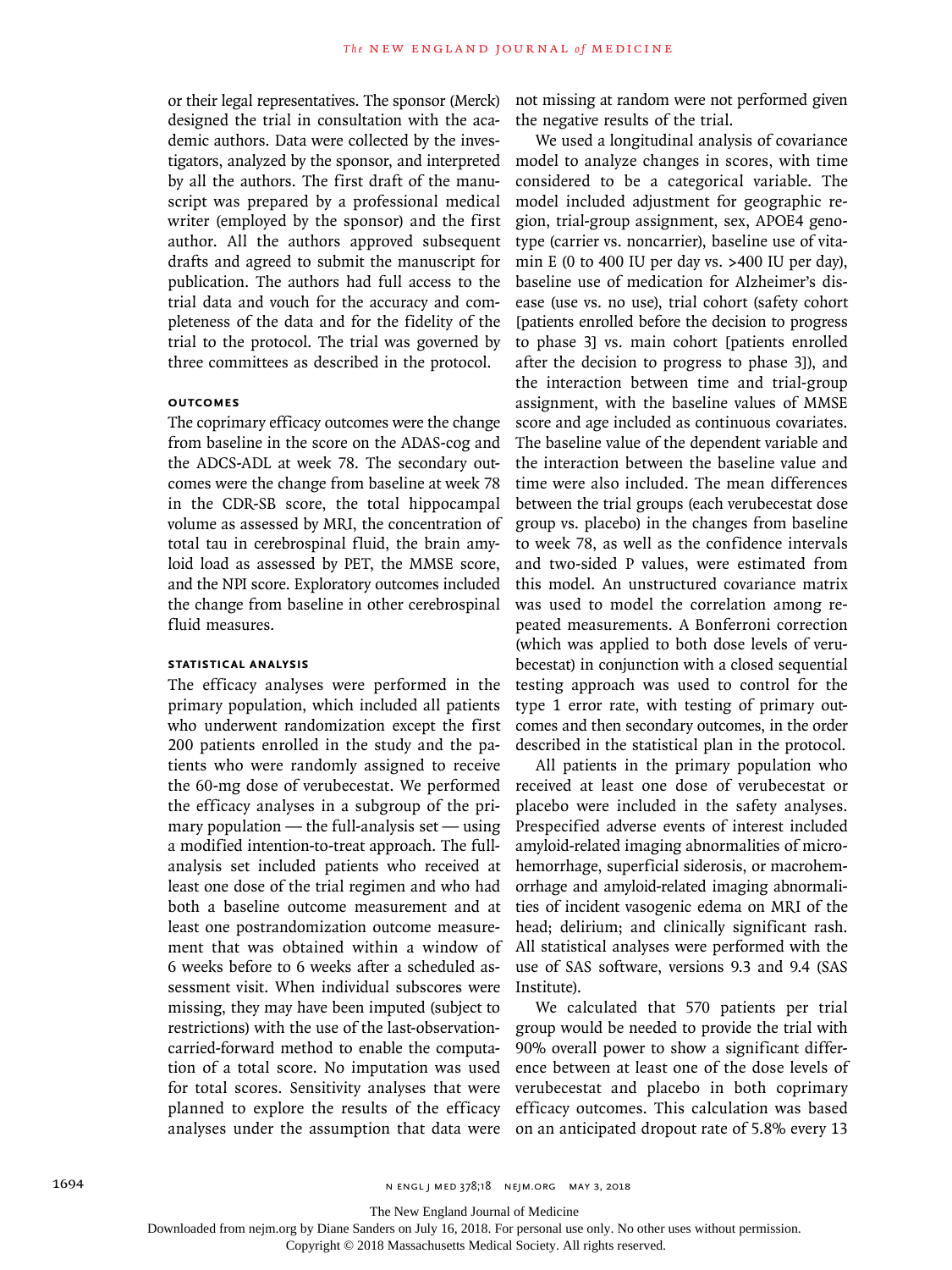weeks (which would represent a 30% cumulative dropout rate at 78 weeks) and on an assumed drug effect of 35% for both dose levels (which would correspond to a 2-point difference in the ADAS-cog score and a 3.4-point difference in the ADCS-ADL score between patients receiving verubecestat and those receiving placebo, with 18-month rates of disease progression in the placebo group estimated primarily from data published by Schneider and Sano<sup>22</sup>). Although subgroup analyses that were based on patient characteristics were prespecified, the trial was not adequately powered for such analyses. Interim analyses performed during the trial are described in the protocol and in the Supplementary Appendix.

## **RESULTS**

### **Patient Characteristics**

A total of 1958 patients were included in the primary population; 653 were randomly assigned to receive verubecestat at a dose of 12 mg per day (the 12-mg group), 652 to receive verubecestat at a dose of 40 mg per day (the 40-mg group), and 653 to receive matching placebo. Of these, 1 patient in the 12-mg group did not receive at least one dose of the trial regimen. The number of patients included in the full-analysis set differed depending on the particular outcome measure assessed (Table 1). A total of 1389 patients (70.2 to 72.1% of the patients in each group) completed part 1 of the trial (Fig. 1), and 1042 of these patients (75.0%) entered part 2 (the optional extension component) (Fig. S1 in the Supplementary Appendix). The decision to stop the trial was made in February 2017 at the recommendation of the independent data and safety monitoring committee on the basis of futility (see the Supplementary Appendix for a description of the stopping rules). At the time of trial termination, enrollment of the planned 1958 patients was complete, and 5 months remained before the scheduled completion of part 1. A total of 39 patients (6.0%) in the 12-mg group, 49 patients (7.5%) in the 40-mg group, and 31 patients (4.7%) in the placebo group withdrew prematurely from the trial because of adverse events. None of the patients in the trial completed part 2 owing to the early termination of the trial (Fig. S1 in the Supplementary Appendix).

scores were similar among the three trial groups and reflected mild-to-moderate Alzheimer's disease (Table 1, and Table S1 in the Supplementary Appendix). The results of the PET amyloid assessment and the assessment of biomarkers in cerebrospinal fluid at baseline showed that approximately 90% of the patients in each group met the criteria for Alzheimer's disease (Table 1).

# **Clinical Outcomes**

In all three trial groups, the scores for the coprimary outcomes of cognition (ADAS-cog) and function (ADCS-ADL) worsened over time (Table 2 and Fig. 2, and Table S2 in the Supplementary Appendix). The declines in the verubecestat groups did not differ significantly from those in the placebo group at week 78 for either of the coprimary outcomes. The mean change from baseline to week 78 in the ADAS-cog score was 7.9 in the 12-mg group, 8.0 in the 40-mg group, and 7.7 in the placebo group  $(P=0.63$  for the comparison between the 12-mg group and the placebo group and  $P=0.46$  for the comparison between the 40-mg group and the placebo group). The mean change from baseline to week 78 in the ADCS-ADL score was  $-8.4$  in the 12-mg group,  $-8.2$  in the 40-mg group, and −8.9 in the placebo group  $(P=0.49$  for the comparison between the 12-mg group and the placebo group and  $P=0.32$  for the comparison between the 40-mg group and the placebo group). There was no treatment benefit with verubecestat as compared with placebo at time points earlier than 78 weeks. Scores for the secondary clinical outcomes of CDR-SB, MMSE, and NPI worsened over time in all three trial groups, and there were no significant differences between verubecestat and placebo for any of these outcomes (Table 2, and Table S2 and Figs. S2, S6, and S7 in the Supplementary Appendix). In an exploratory subgroup analysis of the coprimary outcomes (ADAS-cog and ADCS-ADL), no significant differences between the placebo group and either verubecestat group were noted either among patients with mild Alzheimer's disease (as defined by the score on the MMSE) or among patients who tested positive for APOE4 (Table S3 in the Supplementary Appendix).

## **Biomarkers**

Patient characteristics and baseline dementia trial groups, but the reductions in the verubecestat The hippocampal volume, as assessed by MRI, was lower at week 78 than at baseline in all three

The New England Journal of Medicine

Downloaded from nejm.org by Diane Sanders on July 16, 2018. For personal use only. No other uses without permission.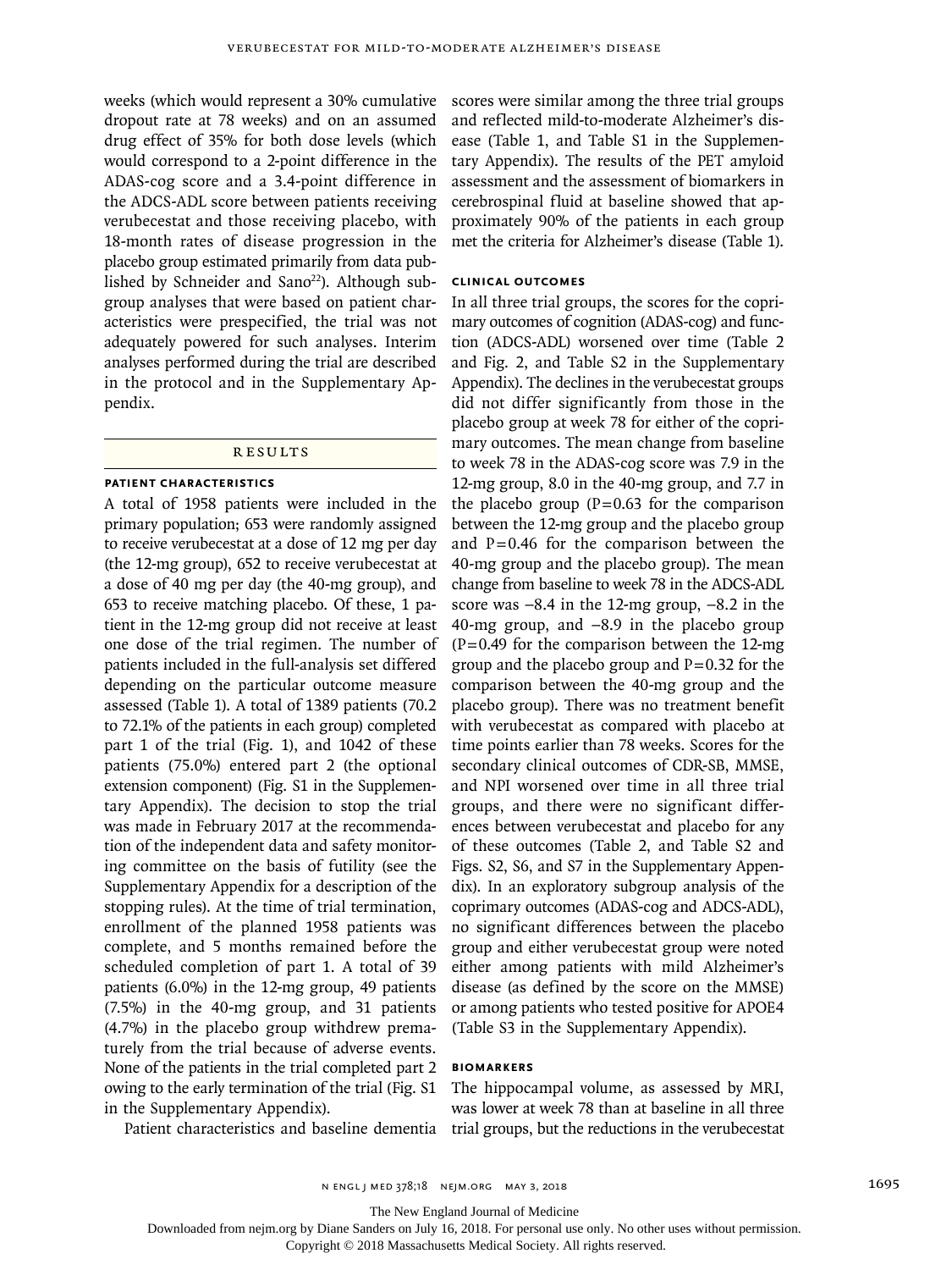| Table 1. Demographic and Baseline Clinical Characteristics.*                                           |                                            |                                            |                                 |
|--------------------------------------------------------------------------------------------------------|--------------------------------------------|--------------------------------------------|---------------------------------|
| Characteristic                                                                                         | Verubecestat<br>12-mg Group<br>$(N = 652)$ | Verubecestat<br>40-mg Group<br>$(N = 652)$ | Placebo<br>Group<br>$(N = 653)$ |
| Demographics                                                                                           |                                            |                                            |                                 |
| $Age - yr$                                                                                             | $71.3 + 7.4$                               | $71.8 + 7.6$                               | $72.4 \pm 7.6$                  |
| Female sex - no. (%)                                                                                   | 350 (53.7)                                 | 379 (58.1)                                 | 354 (54.2)                      |
| $\text{Race}$ — no. (%) $\uparrow$                                                                     |                                            |                                            |                                 |
| White                                                                                                  | 523 (80.2)                                 | 511 (78.4)                                 | 532 (81.5)                      |
| Asian                                                                                                  | 113(17.3)                                  | 120 (18.4)                                 | 109 (16.7)                      |
| Other                                                                                                  | 11(1.7)                                    | 14(2.1)                                    | 10(1.5)                         |
| Data not reported                                                                                      | 5(0.8)                                     | 7(1.1)                                     | 2(0.3)                          |
| Geographic region - no. (%)                                                                            |                                            |                                            |                                 |
| United States or Canada                                                                                | 269 (41.3)                                 | 271(41.6)                                  | 270(41.3)                       |
| Europe, Australia, or New Zealand                                                                      | 203 (31.1)                                 | 201 (30.8)                                 | 203 (31.1)                      |
| Japan                                                                                                  | 92(14.1)                                   | 89(13.7)                                   | 90(13.8)                        |
| Other                                                                                                  | 88 (13.5)                                  | 91 (14.0)                                  | 90 (13.8)                       |
| APOE4 carrier - no. (%)                                                                                | 424 (65.0)                                 | 400(61.3)                                  | 415 (63.6)                      |
| Alzheimer's disease of mild severity, as evidenced by<br>MMSE score of ≥21 — no. (%) $\ddagger$        | 318 (48.8)                                 | 305 (46.8)                                 | 314 (48.1)                      |
| Treatment with acetylcholinesterase inhibitor, memantine,<br>or both for Alzheimer's disease - no. (%) | 576 (88.3)                                 | 576 (88.3)                                 | 583 (89.3)                      |
| Educational level below undergraduate degree - no. (%)                                                 | 392 (60.1)                                 | 390 (59.8)                                 | 394 (60.3)                      |
| Positive biomarker test for Alzheimer's disease - no./total no. (%)                                    |                                            |                                            |                                 |
| According to PET <sub>I</sub>                                                                          | 43/47 (91.5)                               | 23/25 (92.0)                               | 30/34 (88.2)                    |
| According to CSF analysis¶                                                                             | 54/56 (96.4)                               | 67/72(93.1)                                | 50/55 (90.9)                    |
| Clinical outcome measures                                                                              |                                            |                                            |                                 |
| ADAS-cog                                                                                               |                                            |                                            |                                 |
| No. of patients assessed                                                                               | 631                                        | 626                                        | 644                             |
| Score                                                                                                  | $21.3 \pm 7.5$                             | $21.4 \pm 7.6$                             | $21.7 \pm 7.6$                  |
| ADCS-ADL                                                                                               |                                            |                                            |                                 |
| No. of patients assessed                                                                               | 627                                        | 622                                        | 636                             |
| Score                                                                                                  | $63.1 + 9.4$                               | $62.9 + 9.9$                               | $62.1 + 10.5$                   |
| CDR-SB                                                                                                 |                                            |                                            |                                 |
| No. of patients assessed                                                                               | 611                                        | 600                                        | 623                             |
| Score                                                                                                  | $5.4 \pm 2.1$                              | $5.4 \pm 2.1$                              | $5.6 \pm 2.3$                   |
| MMSE                                                                                                   |                                            |                                            |                                 |
| No. of patients assessed                                                                               | 610                                        | 600                                        | 628                             |
| Score                                                                                                  | $20.4 \pm 3.3$                             | $20.2 \pm 3.3$                             | $20.3 \pm 3.3$                  |
| <b>NPI</b>                                                                                             |                                            |                                            |                                 |
| No. of patients assessed                                                                               | 632                                        | 631                                        | 639                             |
| Score                                                                                                  | $8.8 \pm 10.6$                             | $8.2 + 9.6$                                | $9.3 \pm 11.7$                  |
| Biomarkers                                                                                             |                                            |                                            |                                 |
| Hippocampal volume on $MRI - \mu I$                                                                    |                                            |                                            |                                 |
| No. of patients assessed                                                                               | 308                                        | 281                                        | 308                             |
| Value                                                                                                  | 5875±1217                                  | 5795±1194                                  | 5812±1067                       |

1696 n engl j med 378;18 nejm.org May 3, 2018

The New England Journal of Medicine

Downloaded from nejm.org by Diane Sanders on July 16, 2018. For personal use only. No other uses without permission.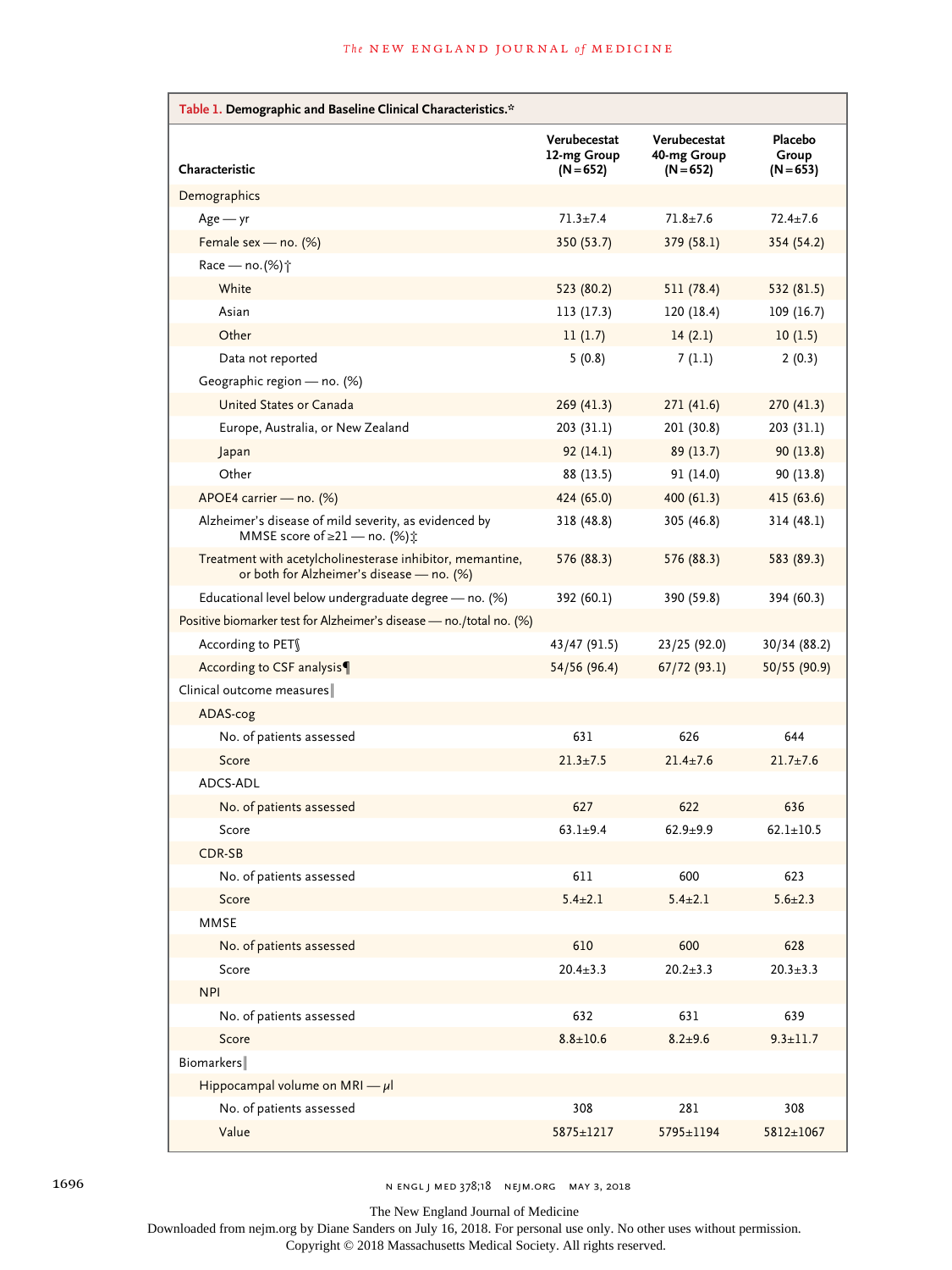| Table 1. (Continued.)                                          |                                            |                                            |                                 |
|----------------------------------------------------------------|--------------------------------------------|--------------------------------------------|---------------------------------|
| Characteristic                                                 | Verubecestat<br>12-mg Group<br>$(N = 652)$ | Verubecestat<br>40-mg Group<br>$(N = 652)$ | Placebo<br>Group<br>$(N = 653)$ |
| CSF concentration of total tau $-$ pg/ml                       |                                            |                                            |                                 |
| No. of patients assessed                                       | 32                                         | 46                                         | 33                              |
| Value                                                          | $211 \pm 95$                               | $243 + 120$                                | $254 + 211$                     |
| Cortical amyloid load on PET - standardized uptake value ratio |                                            |                                            |                                 |
| No. of patients assessed                                       | 20                                         | 10                                         | 14                              |
| Value                                                          | $0.89 + 0.10$                              | $0.87 + 0.11$                              | $0.88 + 0.11$                   |

\* Plus–minus values are means ±SD. This table summarizes data from patients in the primary population who received at least one dose of the trial regimen. The primary population included all patients who underwent randomization except the first 200 patients enrolled in the study and the patients who were randomly assigned to receive the 60-mg dose of verubecestat. Data from 1 patient in the 12-mg group who did not receive the trial regimen were excluded from this summary. Percentages may not sum to 100 because of rounding.

† Race was reported by the patient.

‡ Scores on the Mini–Mental State Examination (MMSE) range from 0 to 30, with lower scores indicating poorer cognitive performance.

 $\mathcal$  The patient's diagnosis was based on the visual read of a positron-emission tomography (PET) scan with <sup>18</sup>F-flutemetamol that was performed according to the product label.

The patient's diagnosis was based on the cerebrospinal fluid (CSF) concentration of tau or A $\beta$ -42 with a cutoff level of 0.215.<sup>21</sup> Results are provided for patients who were included in the full-analysis set. This subgroup consisted of patients who received at least one dose of the trial regimen and who had a baseline measurement and at least one postrandomization outcome measurement that was obtained within a window of ±6 weeks of a scheduled assessment visit. The number of patients analyzed differed depending on the particular outcome measure assessed. Alzheimer's Disease Assessment Scale (ADAS-cog) scores range from 0 to 70, with higher scores indicating worse dementia. Alzheimer's Disease Cooperative Study Activities of Daily Living Inventory scale (ADCS-ADL) scores range from 0 to 78, with lower scores indicating worse function. Clinical Dementia Rating Scale–Sum of Boxes (CDR-SB) scores range from 0 to 18, with higher scores indicating worse dementia. Neuropsychiatric Inventory (NPI) scores range from 1 to 144, with higher scores indicating more severe symptoms. MRI, CSF measurements, and PET were performed in a subgroup of patients.

tion in the placebo group (Table 2, and Fig. S3  $\,$  71.1 to 80.6% in A $\beta$ -40, reductions of 62.7 to in the Supplementary Appendix).

baseline in the brain amyloid load was observed pendix). in the placebo group at week 78; in contrast, both verubecestat groups showed a reduction **Safety** from baseline (Table 2, and Fig. S5 in the Supplementary Appendix). In the 40-mg group, the mean (±SD) standardized uptake value ratio changed from 0.87±0.11 at baseline to 0.83±0.10 at week 78.

In the substudy of biomarkers in cerebrospinal fluid, the concentration of total tau increased by 7.5% from baseline to week 78 in the placebo group, but there were no marked differences between the verubecestat groups and the placebo group in either the change in total tau or the change in phosphorylated tau from baseline to week 78 (Table 2, and Table S4 and Fig. S4 in the Supplementary Appendix). The changes from baseline to week 78 in the concentrations of Aβ-40,  $A\beta$ -42, and sAPP $\beta$  in cerebrospinal fluid were less than 10% in the placebo group, whereas

groups were numerically greater than the reduc-verubecestat was associated with reductions of In the PET amyloid substudy, no change from in sAPP $\beta$  (Table S4 in the Supplementary Ap-76.4% in Aβ-42, and reductions of 76.6 to 86.1%

Adverse events were more common with verubecestat than with placebo, and the percentage of patients who had an adverse event that led to discontinuation of the trial regimen was 9.4% in the 40-mg group, 8.3% in the 12-mg group, and 5.8% in the placebo group (Table 3). Serious adverse events that were reported in more than 1% of the patients in at least one trial group were syncope (7 of 652 patients [1.1%] in the 12-mg group, 8 of 652 patients [1.2%] in the 40-mg group, and 5 of 653 patients [0.8%] in the placebo group) and basal-cell carcinoma (8 of 652 patients [1.2%] in the 12-mg group, 9 of 652 patients [1.4%] in the 40-mg group, and 15 of 653 patients [2.3%] in the placebo group). There were 9 deaths in the 12-mg group, 12 deaths in the 40-mg group, and 5 deaths in the placebo group

n engl j med 378;18 nejm.org May 3, 2018 1697

The New England Journal of Medicine

Downloaded from nejm.org by Diane Sanders on July 16, 2018. For personal use only. No other uses without permission.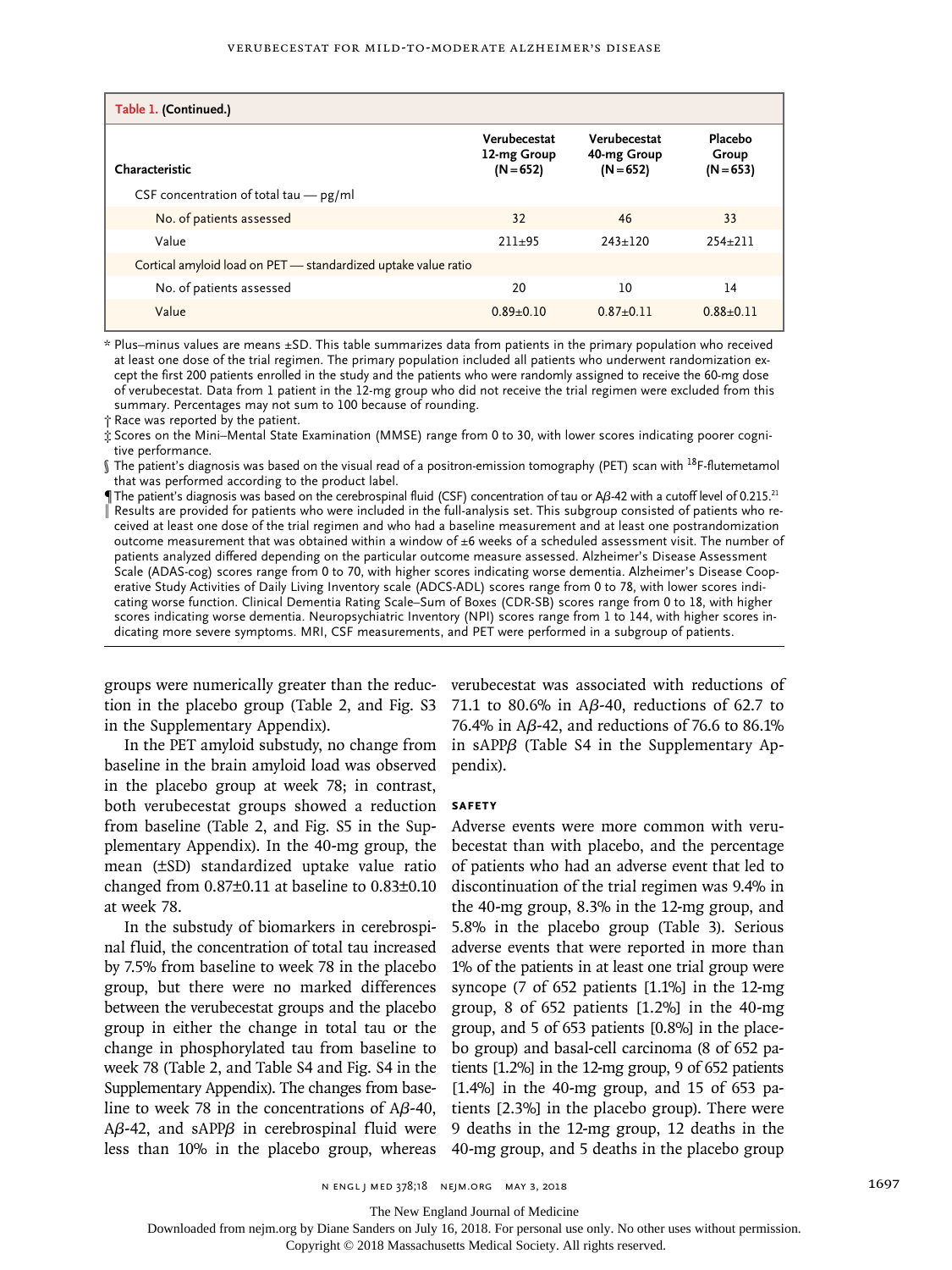



Part 1 of the trial was designed to include a phase 2 lead-in safety cohort component. In the phase 2 lead-in safety period, patients were randomly assigned to one of three dose levels of verubecestat (12 mg, 40 mg, or 60 mg) or placebo. The first planned interim analysis, which was conducted 3 months after the first 200 patients underwent randomization, informed the decision to progress to phase 3. The data from these first 200 patients were excluded from the primary efficacy and safety analyses. Randomization continued during the 3 months after the 200th patient was enrolled, during which time approximately 200 additional patients were randomly assigned to a trial group, including 53 patients who were assigned to receive a 60-mg dose of verubecestat and whose data were excluded from the primary analyses. Scores on the Mini–Mental State Examination (MMSE) range from 0 to 30, with lower scores indicating poorer cognitive performance. MRI denotes magnetic resonance imaging.

The New England Journal of Medicine

Downloaded from nejm.org by Diane Sanders on July 16, 2018. For personal use only. No other uses without permission.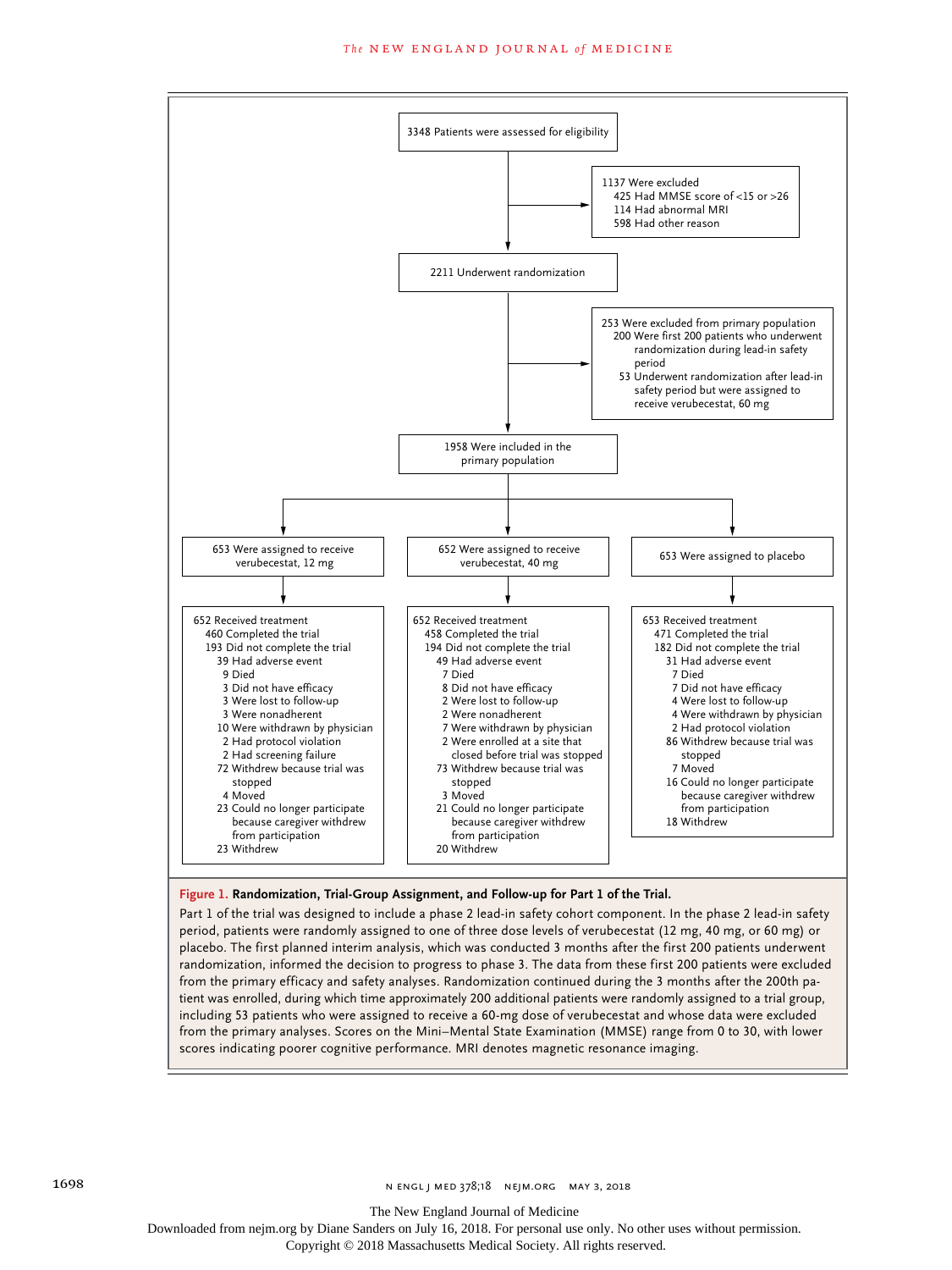| Table 2. Change in Primary and Secondary Outcomes from Baseline to Week 78.*                                                                                                                                                                                                                                                                                                                                                                                                                                                                                                                                                                                                       |                                      |                              |                  |                                                                                                                                                                                                                                                                     |                 |                                                                            |        |
|------------------------------------------------------------------------------------------------------------------------------------------------------------------------------------------------------------------------------------------------------------------------------------------------------------------------------------------------------------------------------------------------------------------------------------------------------------------------------------------------------------------------------------------------------------------------------------------------------------------------------------------------------------------------------------|--------------------------------------|------------------------------|------------------|---------------------------------------------------------------------------------------------------------------------------------------------------------------------------------------------------------------------------------------------------------------------|-----------------|----------------------------------------------------------------------------|--------|
| Outcome                                                                                                                                                                                                                                                                                                                                                                                                                                                                                                                                                                                                                                                                            |                                      | Change from Baseline         |                  |                                                                                                                                                                                                                                                                     | in Mean Changei | Difference between Verubecestat Groups and Placebo Group                   |        |
|                                                                                                                                                                                                                                                                                                                                                                                                                                                                                                                                                                                                                                                                                    | Verubecestat<br>z Group<br>$12 - mg$ | dno-us Gronb<br>Verubecestat | Placebo<br>Group | (97.51% CI or 95%<br>12-mg Group vs.<br>Placebo Group<br>Verubecestat<br>ă                                                                                                                                                                                          | PValue          | (97.51% Cl or 95%<br>40-mg Group vs.<br>Placebo Group<br>Verubecestat<br>ă | PValue |
| Primary                                                                                                                                                                                                                                                                                                                                                                                                                                                                                                                                                                                                                                                                            |                                      |                              |                  |                                                                                                                                                                                                                                                                     |                 |                                                                            |        |
| ADAS-cog score                                                                                                                                                                                                                                                                                                                                                                                                                                                                                                                                                                                                                                                                     | $7.9 \pm 0.3$                        | $8.0 + 0.4$                  | $7.7 + 0.3$      | $0.2$ (-0.9 to 1.3)                                                                                                                                                                                                                                                 | 0.63            | $0.4 (-0.8 \text{ to } 1.5)$                                               | 0.46   |
| ADCS-ADL score                                                                                                                                                                                                                                                                                                                                                                                                                                                                                                                                                                                                                                                                     | $-8.4 \pm 0.5$                       | $-8.2+0.5$                   | $-8.9 + 0.5$     | $0.5 (-1.1 to 2.1)$                                                                                                                                                                                                                                                 | 0.49            | $0.7$ (-0.9 to 2.3)                                                        | 0.32   |
| Secondary                                                                                                                                                                                                                                                                                                                                                                                                                                                                                                                                                                                                                                                                          |                                      |                              |                  |                                                                                                                                                                                                                                                                     |                 |                                                                            |        |
| CDR-SB score                                                                                                                                                                                                                                                                                                                                                                                                                                                                                                                                                                                                                                                                       | $2.1 \pm 0.1$                        | $2.1 + 0.1$                  | $2.1 \pm 0.1$    | $0.0$ $(-0.4$ to $0.3)$                                                                                                                                                                                                                                             |                 | $0.0$ (-0.3 to 0.4)                                                        |        |
| Hippocampal volume on MRI                                                                                                                                                                                                                                                                                                                                                                                                                                                                                                                                                                                                                                                          |                                      |                              |                  |                                                                                                                                                                                                                                                                     |                 |                                                                            |        |
| No. of patients assessed                                                                                                                                                                                                                                                                                                                                                                                                                                                                                                                                                                                                                                                           | 308                                  | 281                          | 308              |                                                                                                                                                                                                                                                                     |                 |                                                                            |        |
| % change                                                                                                                                                                                                                                                                                                                                                                                                                                                                                                                                                                                                                                                                           | $-5.6 + 0.1$                         | $-5.7 + 0.1$                 | $-5.0 + 0.1$     | $-0.6(-1.0 to -0.2)$                                                                                                                                                                                                                                                |                 | $-0.7$ $(-1.1$ to $-0.3)$                                                  |        |
| CSF concentration of total tau <sup>+</sup>                                                                                                                                                                                                                                                                                                                                                                                                                                                                                                                                                                                                                                        |                                      |                              |                  |                                                                                                                                                                                                                                                                     |                 |                                                                            |        |
| No. of patients assessed                                                                                                                                                                                                                                                                                                                                                                                                                                                                                                                                                                                                                                                           | 32                                   | 46                           | 33               |                                                                                                                                                                                                                                                                     |                 |                                                                            |        |
| Magnitude of change                                                                                                                                                                                                                                                                                                                                                                                                                                                                                                                                                                                                                                                                | $1.02 + 0.03$                        | $1.04 + 0.02$                | $1.07 + 0.03$    | 0.95(0.87 to 1.04)                                                                                                                                                                                                                                                  |                 | 0.97 (0.90 to 1.05)                                                        |        |
| Cortical amyloid load on PET                                                                                                                                                                                                                                                                                                                                                                                                                                                                                                                                                                                                                                                       |                                      |                              |                  |                                                                                                                                                                                                                                                                     |                 |                                                                            |        |
| No. of patients assessed                                                                                                                                                                                                                                                                                                                                                                                                                                                                                                                                                                                                                                                           | $\overline{0}$                       | $\overline{a}$               | $\overline{4}$   |                                                                                                                                                                                                                                                                     |                 |                                                                            |        |
| Standardized uptake value ratio                                                                                                                                                                                                                                                                                                                                                                                                                                                                                                                                                                                                                                                    | $-0.02 + 0.01$                       | $-0.04 + 0.01$               | $0.00 + 0.01$    | $-0.03$ $(-0.05$ to 0.00)                                                                                                                                                                                                                                           |                 | $-0.04 (-0.06 to -0.02)$                                                   |        |
| MMSE score                                                                                                                                                                                                                                                                                                                                                                                                                                                                                                                                                                                                                                                                         | $-3.9 \pm 0.2$                       | $-3.6 + 0.2$                 | $-4.1 \pm 0.2$   | $0.2$ (-0.3 to 0.7)                                                                                                                                                                                                                                                 |                 | 0.5(0.0 to 1.0)                                                            |        |
| NPI score                                                                                                                                                                                                                                                                                                                                                                                                                                                                                                                                                                                                                                                                          | $3.4 \pm 0.5$                        | $3.8 + 0.5$                  | $2.7 \pm 0.5$    | $0.7 (-0.6 to 2.1)$                                                                                                                                                                                                                                                 |                 | 1.1 $(-0.4 \text{ to } 2.6)$                                               |        |
| * Plus-minus values are model-based least-squares means ±SE. This table summarizes data from patients in the primary population who received at least one dose of the trial regimen.<br>than the CSF concentration of total tau, a negative mean change corresponds to a reduction in the biomarker value relative to baseline and a negative difference corresponds to a greater<br>from 0 to 30), a higher negative mean change score corresponds to greater decline relative to baseline and a positive treatment difference favors verubecestat. For biomarkers other<br>For ADAS-cog (with scores ranging from 0 to 70)<br>sponds to greater decline relative to baseline and |                                      |                              |                  | CDR-SB (with scores ranging from 0 to 18), and NPI (with scores ranging from 1 to 144), a higher positive mean change score corre-<br>a positive treatment difference favors placebo. For ADCS-ADL (with scores ranging from 0 to 78) and MMSE (with scores ranging |                 |                                                                            |        |

For the CSF concentration of total tau only, the change refers to the magnitude of the change and the difference refers to the raio of the magnitude of the change with verubecestat to For the CSF concentration of total tau only, the change refers to the magnitude of the change and the difference refers to the ratio of the magnitude of the change with verubecestat to than the CSF concentration of total tau, a negative mean change corresponds to a reduction in the biomarker value relative to baseline and a negative difference corresponds to a greater reduction with verubecestat than with placebo. reduction with verubecestat than with placebo.

the magnitude of the change with placebo. The standard error is presented on the log scale. A magnitude of change greater than 1 indicates an increase in total tau relative to baseline, the magnitude of the change with placebo. The standard error is presented on the log scale. A magnitude of change greater than 1 indicates an increase in total tau relative to baseline, and a ratio of change in magnitude of less than 1 indicates a smaller increase with verubecestat than with placebo.<br>‡According to the strategy of adjustment for multiple testing, 97.51% confidence intervals are presented and a ratio of change in magnitude of less than 1 indicates a smaller increase with verubecestat than with placebo.

†

 According to the strategy of adjustment for multiple testing, 97.51% confidence intervals are presented for all outcomes except for MMSE and NPI, for which 95% confidence intervals are presented. are presented. §

According to the strategy of adjustment for multiple testing, formal hypothesis testing ceased within each dose level after the first hypothesis (which was based on the results of the<br>ADAS-cog analysis) failed to be reject According to the strategy of adjustment for multiple testing, formal hypothesis testing ceased within each dose level after the first hypothesis (which was based on the results of the ADAS-cog analysis) failed to be rejected.

n engl j med 378;18 nejm.org May 3, 2018 1699

The New England Journal of Medicine

Downloaded from nejm.org by Diane Sanders on July 16, 2018. For personal use only. No other uses without permission.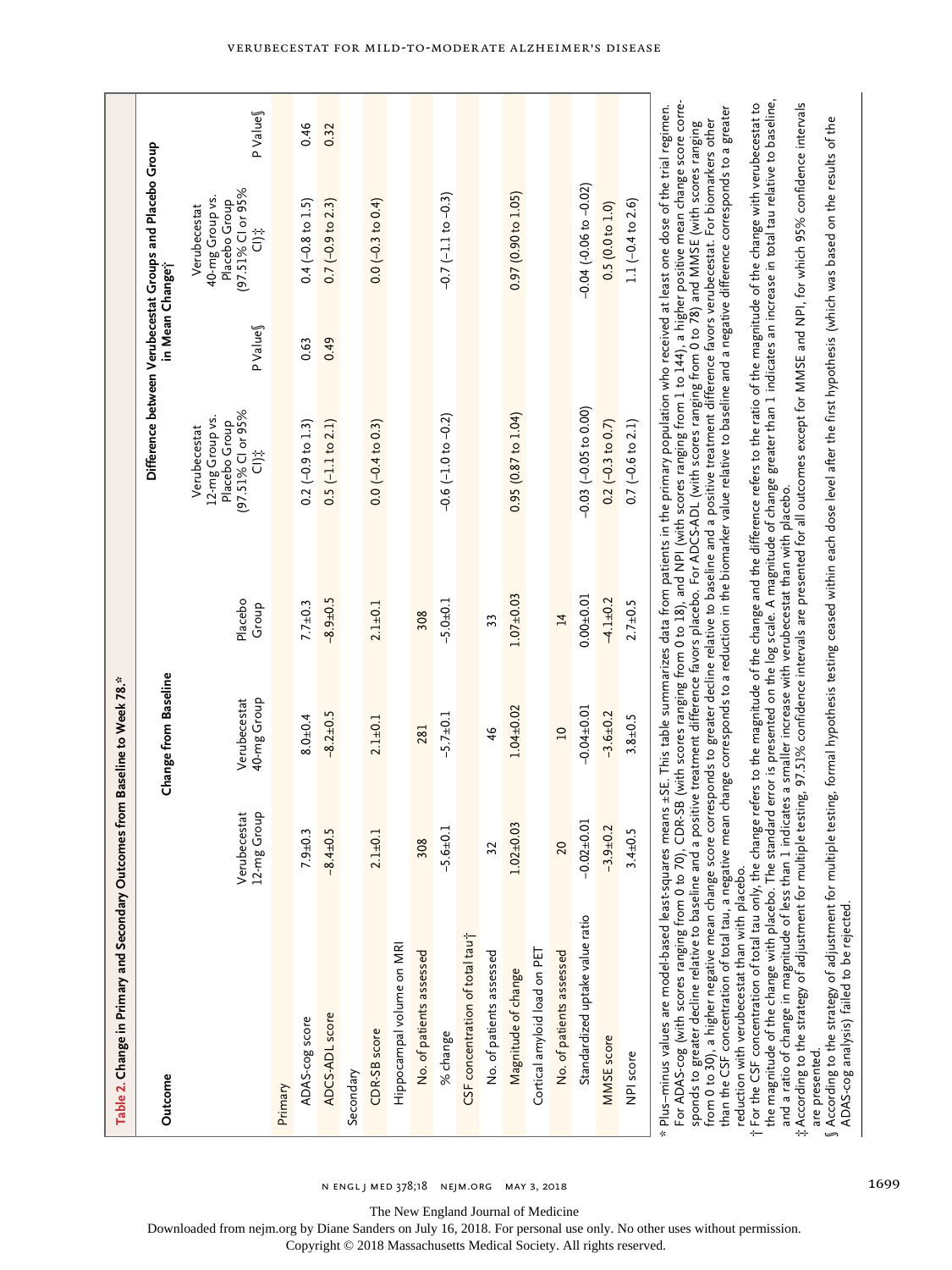

#### **Figure 2. Mean Change from Baseline in the ADAS-cog and ADCS-ADL Scores over 78 Weeks (Part 1 of the Trial).**

Panel A shows the mean change from baseline in the score on the cognitive subscale of the Alzheimer's Disease Assessment Scale (ADAS-cog); scores range from 0 to 70, with higher scores indicating worse dementia. Panel B shows the mean change from baseline in the score on the Alzheimer's Disease Cooperative Study Activities of Daily Living Inventory scale (ADCS-ADL); scores range from 0 to 78, with lower scores indicating worse function. I bars indicate standard errors.

(Table 3, and Table S5 in the Supplementary Appendix).

Among the prespecified adverse events of clinical interest, verubecestat was associated with the occurrence of rash but not of delirium or amyloid-related imaging abnormalities. Common adverse events (those that occurred in more than 5% of the patients in either verubecestat group) that were reported in a numerically higher percentage of patients in both verubecestat groups than in the placebo group included falls and injuries, rash-related events, sleep disturbance, decreased weight, and suicidal ideation (Table 3). Adverse events of suicidal ideation were judged by the investigator to be mild in severity; 73.6% of the patients in whom suicidal ideation was reported had a history of psychiatric disorders, as compared with 46.6% of the patients in the overall trial population. Verubecestat was associated with changes in hair color. Verubecestat was associated with a mean weight change of −1.4±4.7 kg in the 12-mg group and −1.7±5.0 kg in the 40-mg group as compared with 0.1±4.2 in the placebo group. Adverse events reported in part 2 of the trial are summarized in Table S6 in the Supplementary Appendix.

Drug exposure levels were similar to those reported in phase 1 studies.<sup>11</sup> Results of the pharmacokinetic analysis are provided in the Supplementary Appendix.

#### Discussion

In patients with clinically diagnosed mild or moderate dementia due to Alzheimer's disease, the BACE-1 inhibitor verubecestat did not reduce the decline in cognition or in overall function as compared with placebo. The baseline characteristics of the patients were similar to those of patients enrolled in other trials that evaluated the ability of agents to reduce brain amyloid burden,5-7 and the placebo group in the current trial showed rates of cognitive decline over the course of 78 weeks that were typical of Alzheimer's disease.

A limitation of our trial was the lack of requirement for the presence of an amyloid biomarker at screening, thereby potentially allowing patients who had dementia owing to nonamyloidrelated disease to be included. Some previous trials of Alzheimer's disease have shown that amyloid was not observed on PET scans in up

The New England Journal of Medicine

Downloaded from nejm.org by Diane Sanders on July 16, 2018. For personal use only. No other uses without permission.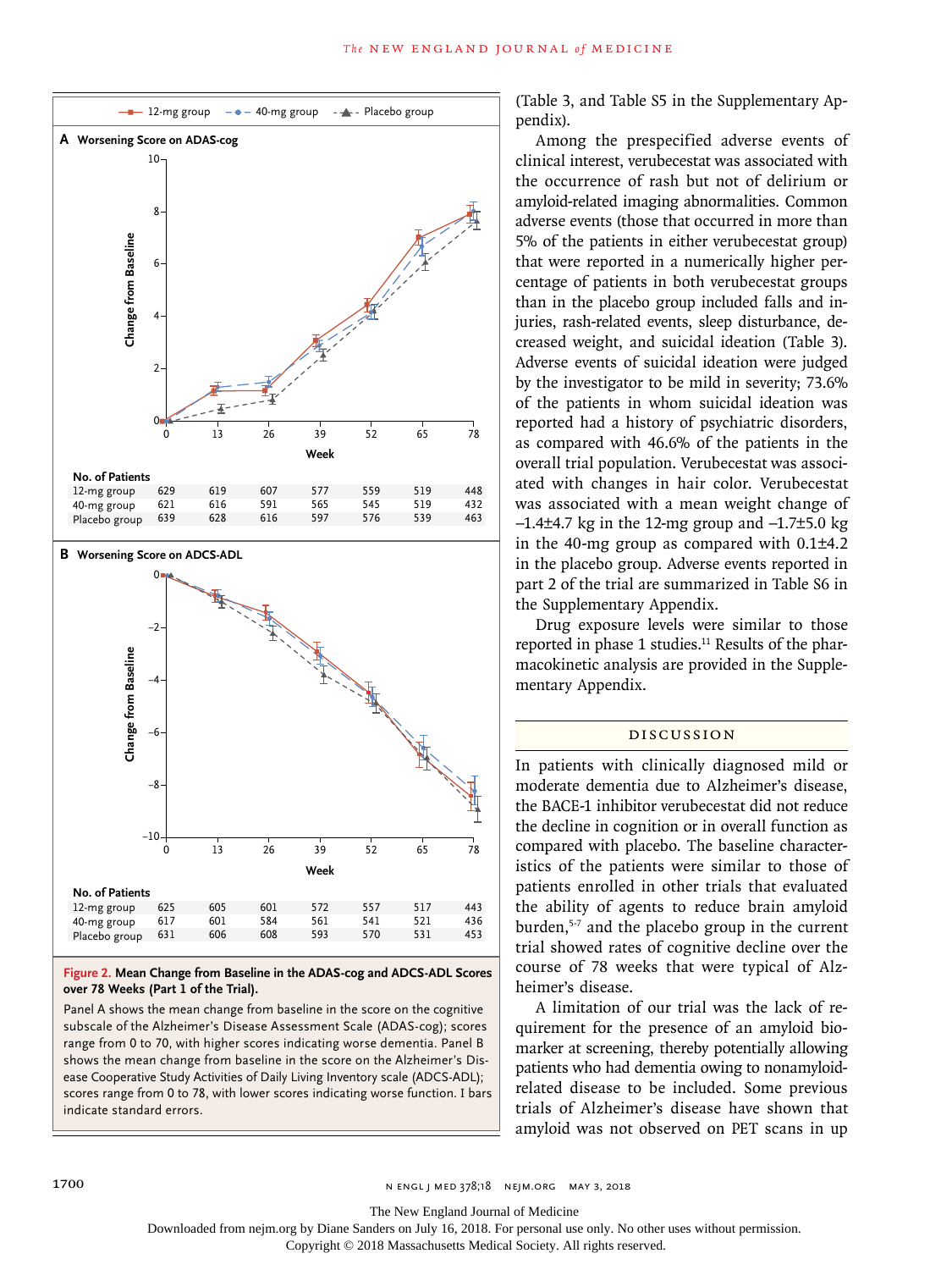| Table 3. Adverse Events That Occurred within 14                                                                                                                                                                                  | Days after the Last Dose over the Course of 78 Weeks.* |                                            |                                 |                                                                 |                                                                 |
|----------------------------------------------------------------------------------------------------------------------------------------------------------------------------------------------------------------------------------|--------------------------------------------------------|--------------------------------------------|---------------------------------|-----------------------------------------------------------------|-----------------------------------------------------------------|
| Event                                                                                                                                                                                                                            | 12-mg Group<br>Verubecestat<br>$(N = 652)$             | 40-mg Group<br>Verubecestat<br>$(N = 652)$ | $(N = 653)$<br>Placebo<br>Group | between 12-mg Group<br>Absolute Difference<br>and Placebo Group | between 40-mg Group<br>Absolute Difference<br>and Placebo Group |
|                                                                                                                                                                                                                                  |                                                        | number of patients (percent)               |                                 | percentage points (95% CI)                                      |                                                                 |
| Any adverse event                                                                                                                                                                                                                | 582 (89.3)                                             | 601 (92.2)                                 | 533 (81.6)                      | 7.64 (3.84 to 11.48)                                            | 10.55 (6.96 to 14.23)                                           |
| Any serious adverse event                                                                                                                                                                                                        | 128 (19.6)                                             | 148 (22.7)                                 | 117 (17.9)                      | $1.71 (-2.53 to 5.96)$                                          | 4.78 (0.42 to 9.15)                                             |
| Adverse event that resulted in discontinuation of assigned trial<br>egimen                                                                                                                                                       | 54 (8.3)                                               | 61 (9.4)                                   | 38(5.8)                         | $2.46$ (-0.32 to 5.31)                                          | 3.54 (0.67 to 6.48)                                             |
| Death                                                                                                                                                                                                                            | 9(1.4)                                                 | 12(1.8)                                    | 5(0.8)                          | $0.61 (-0.57 to 1.93)$                                          | $1.07$ (-0.17 to 2.51)                                          |
| Prespecified adverse events of clinical interest                                                                                                                                                                                 |                                                        |                                            |                                 |                                                                 |                                                                 |
| ohemorrhage,<br>Amyloid-related imaging abnormalities of micr<br>superficial siderosis, or macrohemorrhage                                                                                                                       | 8/312 (2.6)                                            | 14/341(4.1)                                | 13/331(3.9)                     | $-1.36$ $(-4.36$ to $1.52)$                                     | $0.18 (-2.97 to 3.31)$                                          |
| Amyloid-related imaging abnormalities of incident vasogenic<br>edema                                                                                                                                                             | 0/312                                                  | 0/341                                      | 1/331 (0.3)                     | $-0.30(-1.69 to 0.92)$                                          | $0.30 (-1.69 to 0.82)$                                          |
| Delirium                                                                                                                                                                                                                         | 5(0.8)                                                 | 12(1.8)                                    | 6(0.9)                          | $-0.15$ $(-1.32$ to $0.98$ )                                    | $0.92 (-0.38)$ to $2.38$                                        |
| Rashi                                                                                                                                                                                                                            | 30 (4.6)                                               | 28 (4.3)                                   | 8(1.2)                          | 3.38 (1.63 to 5.39)                                             | 3.07 (1.36 to 5.04)                                             |
| group and with greater incidence in a verubecestat group<br>Specific adverse events with incidence >5.0% in a verubecestat<br>than in the placebo group#                                                                         |                                                        |                                            |                                 |                                                                 |                                                                 |
| Falls and injuries                                                                                                                                                                                                               | [32 (20.2)]                                            | 51 (23.2)                                  | 103 (15.8)                      | 4.47 (0.30 to 8.65)                                             | 7.39 (3.10 to 11.68)                                            |
| Rash, dermatitis, or urticarias                                                                                                                                                                                                  | 79 (12.1)                                              | 66 (10.1)                                  | 38(5.8)                         | 6.30 $(3.24 \text{ to } 9.47)$                                  | 4.30 $(1.38 \text{ to } 7.32)$                                  |
| Sleep disturbance                                                                                                                                                                                                                | 67 (10.3)                                              | 55 (8.4)                                   | 31(4.7)                         | 5.53 (2.71 to 8.48)                                             | 3.69 (1.01 to 6.47)                                             |
| Diarrhea                                                                                                                                                                                                                         | 53 (8.1)                                               | 57 (8.7)                                   | 38 (5.8)                        | $2.31 (-0.46 to 5.14)$                                          | 2.92 (0.10 to 5.81)                                             |
| Weight decrease                                                                                                                                                                                                                  | 42 (6.4)                                               | 42 (6.4)                                   | 20(3.1)                         | 3.38 (1.10 to 5.81)                                             | 3.38 (1.10 to 5.81)                                             |
| Suicidal ideation                                                                                                                                                                                                                | 39 (6.0)                                               | 38 (5.8)                                   | 21(3.2)                         | 2.77 (0.51 to 5.15)                                             | 2.61(0.37 to 4.98)                                              |
| Anxiety                                                                                                                                                                                                                          | 39 (6.0)                                               | 46 (7.1)                                   | 24 (3.7)                        | $2.31 (-0.02 to 4.73)$                                          | 3.38 (0.96 to 5.93)                                             |
| Dizziness                                                                                                                                                                                                                        | 31(4.8)                                                | 53 (8.1)                                   | 32 (4.9)                        | $-0.15$ $(-2.53$ to 2.23)                                       | 3.23 (0.56 to 5.99)                                             |
| Psychotic symptoms                                                                                                                                                                                                               | 30(4.6)                                                | 36 (5.5)                                   | 20(3.1)                         | $1.54 (-0.56 to 3.73)$                                          | 2.46 (0.27 to 4.77)                                             |
| Other adverse events of interest                                                                                                                                                                                                 |                                                        |                                            |                                 |                                                                 |                                                                 |
| Hair-color change                                                                                                                                                                                                                | 12(1.8)                                                | 16(2.5)                                    | $\circ$                         | 1.84 (1.06 to 3.19)                                             | 2.45 (1.52 to 3.95)                                             |
| Syncope-like events                                                                                                                                                                                                              | 26 (4.0)                                               | 27(4.1)                                    | 17(2.6)                         | $1.38$ (-0.58 to 3.44)                                          | $1.54 (-0.44 to 3.62)$                                          |
| * This table summarizes data from patients in the primary population who received at least one dose of the trial regimen. Denominators are given for data that apply to fewer than the to-<br>tal number of patients in a group. |                                                        |                                            |                                 |                                                                 |                                                                 |

These adverse events of rash were determined by the investigator to be clinically significant.

verubecestat group and the placebo group was greater than 0.

verubecestat group and the placebo group was greater than 0.

verse event terms of paranoia, delusion, and hallucination.

¶The adverse events in this category were based on preclinical or phase 1 data.

The adverse events in this category were based on preclinical or phase 1 data.

 $\ddagger$  A greater incidence in a verubecestat group than in the placebo group was defined as a case in which the lower boundary of the 95% confidence interval for the difference between the

Several specific adverse event terms that appeared to be related were combined in a post hoc and unblinded fashion in the composite items shown; psychotic symptoms included ad-

Several specific adverse event terms that appeared to be related were combined in a post hoc and unblinded fashion in the composite items shown; psychotic symptoms included adverse event terms of paranoia, delusion, and ha

†‡

§

The New England Journal of Medicine

Downloaded from nejm.org by Diane Sanders on July 16, 2018. For personal use only. No other uses without permission.

Copyright © 2018 Massachusetts Medical Society. All rights reserved.

Verubecestat for Mild-to-Moder ate Alzheimer's Disease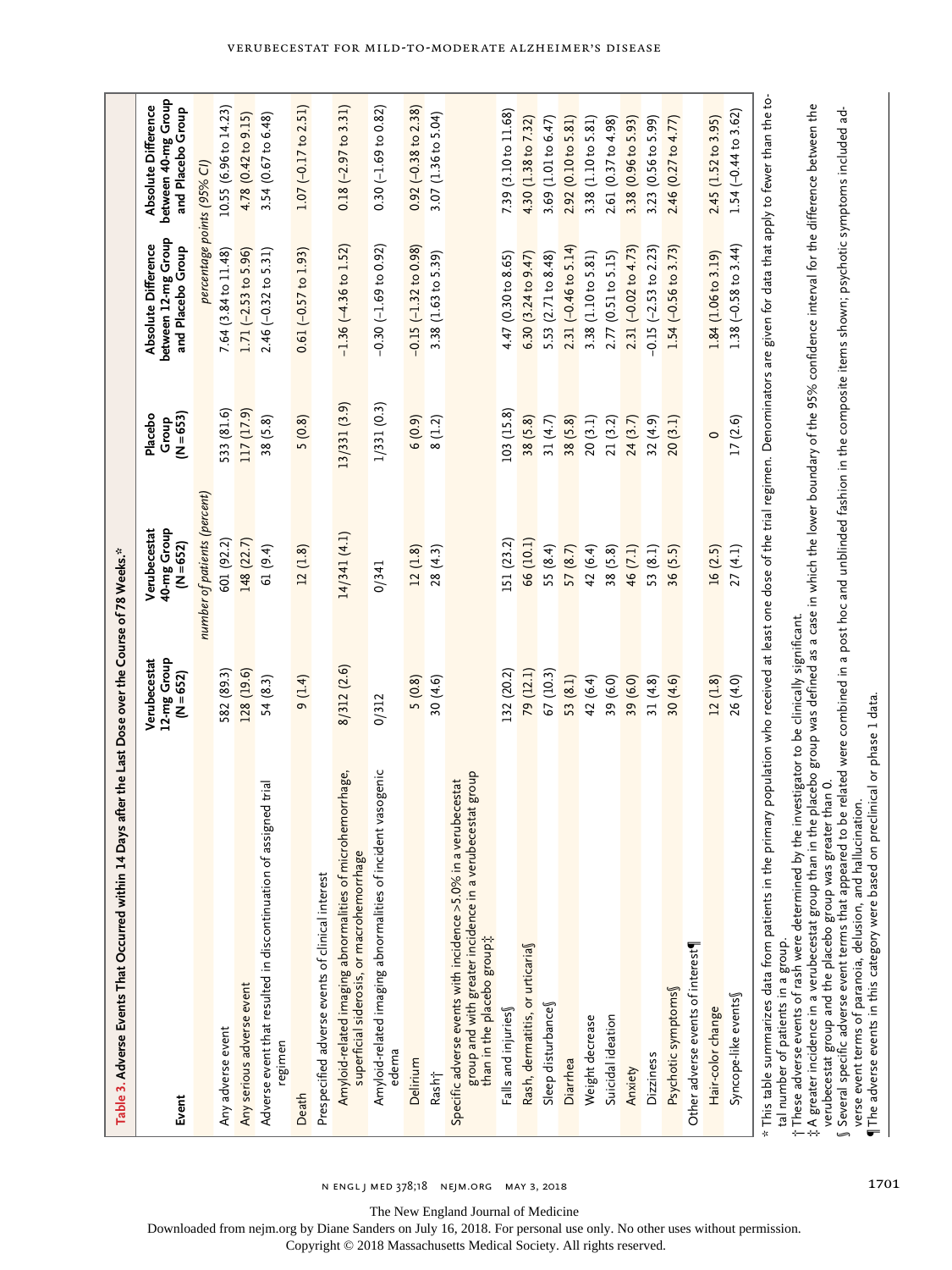to 25% of the patients.5,23 However, in the PET amyloid and cerebrospinal fluid biomarker substudies in our trial, approximately 90% of the patients had findings that were consistent with Alzheimer's disease. Bias may have been introduced in the uncontrolled selection of patients for the biomarker substudies, but the demographic characteristics of these patients were similar to those of the overall population of the trial. Approximately 63% of the patients in our trial were carriers of APOE4 and therefore had a higher likelihood of Aβ-related disease than noncarriers.5,24 The finding of no treatment benefit occurred both among carriers of APOE4 and among noncarriers. Taken together, these observations suggest that the proportion of patients without amyloid-related disease who were included in the trial was probably small and unlikely to account for the negative results.

A consideration in interpreting the negative trial results is whether an appropriate dose of verubecestat was evaluated. Treatment with verubecestat reduced the concentration of Aβ-40 and Aβ-42 in cerebrospinal fluid by 63 to 81%, which confirms that the drug had the intended action of reducing  $A\beta$  production. In the PET amyloid substudy, treatment with verubecestat reduced total brain amyloid load by a modest amount; the mean standardized uptake value ratio was reduced from 0.87 at baseline to 0.83 at week 78 in the 40-mg group. These results suggest that lowering  $A\beta$  in the cerebrospinal fluid is associated with some reduction in brain amyloid. On the basis of pharmacokinetic and pharmacodynamic modeling in phase 1 studies, a 60-mg dose of verubecestat was not substantially more effective than a 40-mg dose in reducing the  $A\beta$  concentration in cerebrospinal fluid.<sup>11</sup> The reduction in hippocampal volume at week 78 was greater in the verubecestat groups than in the placebo group. Similar reductions have been reported with other antiamyloid therapies, and the clinical significance of this finding is unknown.25,26

Adverse events were more common with verubecestat than with placebo, and these events tended to be more common with the 40-mg dose of verubecestat. However, verubecestat was not found to be associated with the amyloid-related imaging abnormalities that have been observed with some other antiamyloid therapies.<sup>4-6</sup> Verubecestat was associated with rash-related events and hair-color changes, findings consistent with those from preclinical and phase 1 studies. The hair-color changes may be related to BACE-2 inhibition.11 The percentages of patients who had falls, injuries, weight loss, and neuropsychiatric symptoms, such as sleep disruption and suicidal ideation, were numerically higher in the verubecestat groups than in the placebo group.

Our trial showed that near-maximal reduction of Aβ in cerebrospinal fluid and a modest reduction in brain amyloid load by means of BACE-1 inhibition for 78 weeks was not effective in slowing the clinical progression of mild-to-moderate Alzheimer's disease. This suggests that once dementia is present, disease progression may be independent of Aβ production or, alternatively, that the amyloid hypothesis of Alzheimer's disease may not be correct. Because Aβ deposition takes place years before clinical symptoms become apparent, it has been proposed that treatments targeting amyloid should be implemented early in the disease process, before the onset of clinical symptoms.27,28

#### Supported by Merck.

Disclosure forms provided by the authors are available with the full text of this article at NEJM.org.

We thank the patients, caregivers, and families who participated in the trial; the site investigators and their staff; the members of the trial committees; Julie Stone and Marissa Dockendorf (both from Merck) and David Jaworowicz and Rebecca Humphrey (both from Cognigen) for the pharmacokinetic analysis; Li Lin, Amy Locco, Erin Paradis, Christopher J. Jones, Arpan Patel, Regina Gottwald, Ingrid Banks, Julie Stromswold, Karen E. Ramsey, Agnieszka Napiórkowska-Pałka, Kate Civello, Kathleen Bruschi, and Deborah Matzura-Wolfe for their administrative support; Christopher Randolph of MedAvante for his assistance with the central rater review process; Christopher Lines of Merck for his assistance with the preparation of an earlier version of the manuscript; and Sheila Erespe of Merck for her assistance with the submission of the manuscript.

#### **References**

- **1.** Masters CL, Bateman R, Blennow K, Rowe CC, Sperling RA, Cummings JL. Alzheimer's disease. Nat Rev Dis Primers 2015;1:15056.
- **2.** Selkoe DJ, Hardy J. The amyloid hypothesis of Alzheimer's disease at 25 years. EMBO Mol Med 2016;8:595-608.
- **3.** Yan R, Vassar R. Targeting the β secre-

tase BACE1 for Alzheimer's disease therapy. Lancet Neurol 2014;13:319-29.

**4.** Sevigny J, Chiao P, Bussière T, et al. The antibody aducanumab reduces Aβ plaques in Alzheimer's disease. Nature 2016;537:50-6.

**5.** Salloway S, Sperling R, Fox NC, et al. Two phase 3 trials of bapineuzumab in mild-to-moderate Alzheimer's disease. N Engl J Med 2014;370:322-33.

**6.** Doody RS, Thomas RG, Farlow M, et al. Phase 3 trials of solanezumab for mild-tomoderate Alzheimer's disease. N Engl J Med 2014;370:311-21.

**7.** Doody RS, Raman R, Farlow M, et al. A phase 3 trial of semagacestat for treat-

The New England Journal of Medicine

Downloaded from nejm.org by Diane Sanders on July 16, 2018. For personal use only. No other uses without permission.